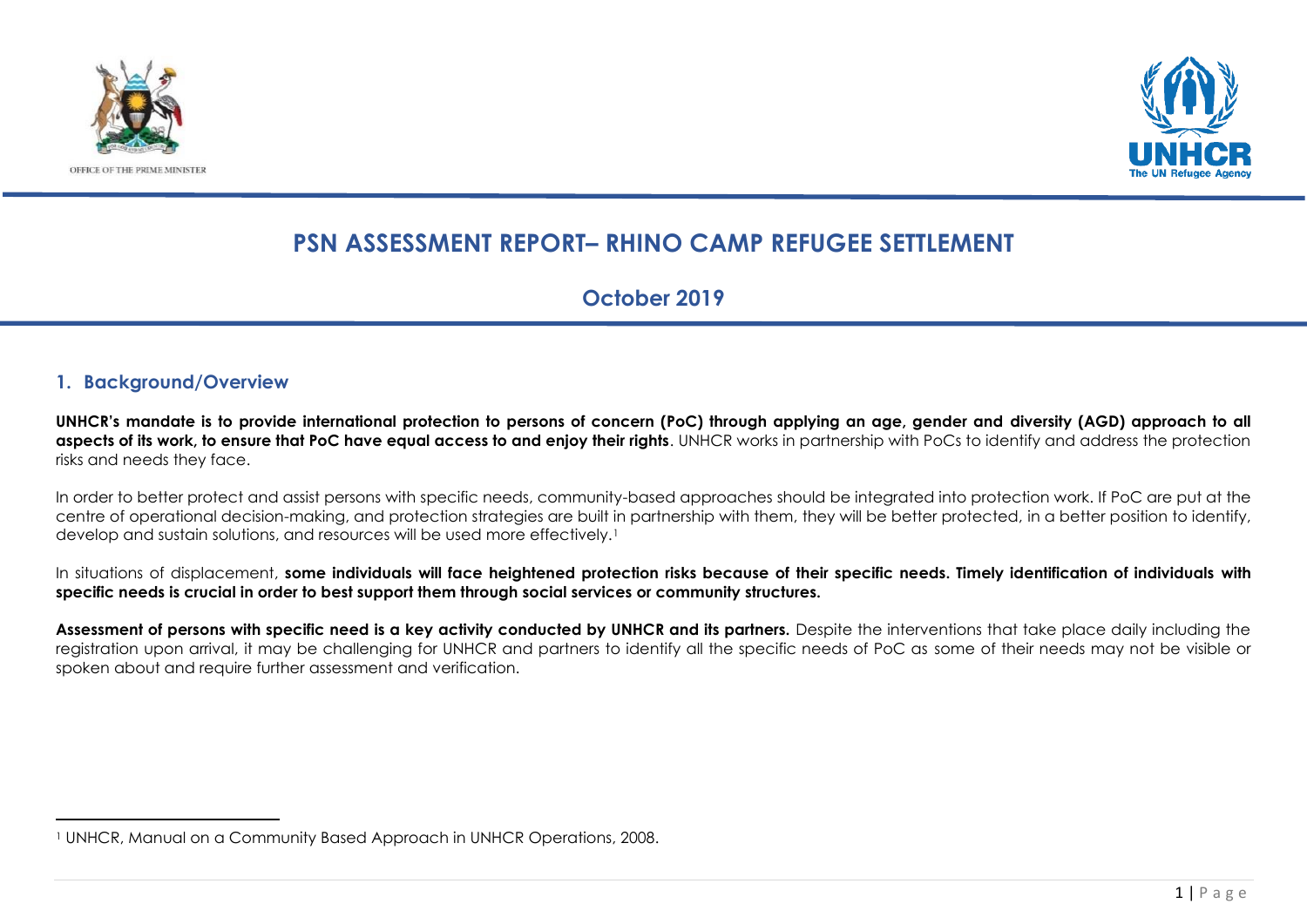#### **IDENTIFICATION OF PSN**

**Identification of persons with specific needs is a continuous process. The identification can be done at different stages, by different actors. Specific needs are variable. Therefore, constant follow-up of cases on one hand, and continuous identification on the other hand, are key. The PSN assessment exercise is one way of identifying persons with specific needs. Nevertheless, the PSN identification is an evolving and dynamic process and PSN assessment exercises cannot go without a continuous identification process and follow-up of cases already identified. Successful PSN assessment will allow all participating agencies to identify systematically specific needs of PSN; to design and implement protection and assistance programmes in cooperation with the PSN and their communities; to prioritise PSN in protection and assistance; to develop partnerships and referral mechanisms with other protection and assistance actors who have the expertise and capacity to support groups and individuals with specific needs; and to establish and maintain a confidential individual case management system to register and track PSN, and record the protection and assistance they require and receive. UNHCR has a global commitment to the good practice of 'continuous registration'. Hence, data collection should not be a one-time event, but should be periodically updated to accurately reflect significant events in the timeline of an individual case (IOM 030/2009 FOM 030/2009,** *Guidance on the Use of Standardized Specific Needs Codes***, 10 June 2009).** 

In this regard, **PSN assessments have been taking place in the settlements including Rhino Camp on an annual basis to identify, update and address the specific needs, level of vulnerability and its urgency for further protection interventions.**

**Rhino Camp Settlement** is in Arua District with a population of 113,223 individuals<sup>2</sup>. The Settlement comprises of 07 zones.

- Zone 1 (Ocea) with a population of 13,019
- Zone 2 (Siripi) with a population of 11,853
- Zone 3 (Eden)with a population of 4,662
- Zone 4 (Tika) with a population of 9,237
- Zone 5 (Odobu) with a population of 12,307
- Zone 6 (Ofua) with a population of 26,841
- Zone 7 (Omugo) with a population of 35,304

The starting point of the PSN assessment was cases of PSN identified during the verification exercise which took place in Rhino Camp in 2018 during the general biometric verification. **The PSN assessment exercise took place between 05 September and 04 October 2019.**

#### **1.2 The following are groups generally considered to have specific needs, among others:**

- **Girls and boys at risk** including **Unaccompanied and Separated Children;**
- **Persons with serious medical conditions;**
- **Persons with special legal or physical protection needs;**
- **Single women, women- headed households;**
- **Older persons at risk;**
- **Persons with disabilities;**
- **Persons with diverse sexual orientation or gender identity.**
- **Survivors of Gender Based Violence and Torture**

**It is important to remember that not every individual in each of these groups will have specific needs, and that their needs may alter over time and according to context.**

Rather than target 'labelled' groups with a standard package of assistance, **it is essential to analyse the protection and assistance risks that individuals and groups face and assess their needs by means of a targeted protection assessment, a needs assessment, or both.** It is also important not to limit the scope of protection and assistance to the above-mentioned groups 3, and to note that some individuals might have more than one specific need.

<sup>2</sup> Statistics at 31 October 2019.

<sup>3</sup> Emergency Handbook, *Identifying persons with specific needs (PWSN),* available at https://emergency.unhcr.org/entry/125333/identifying-persons-withspecific-needs-pwsn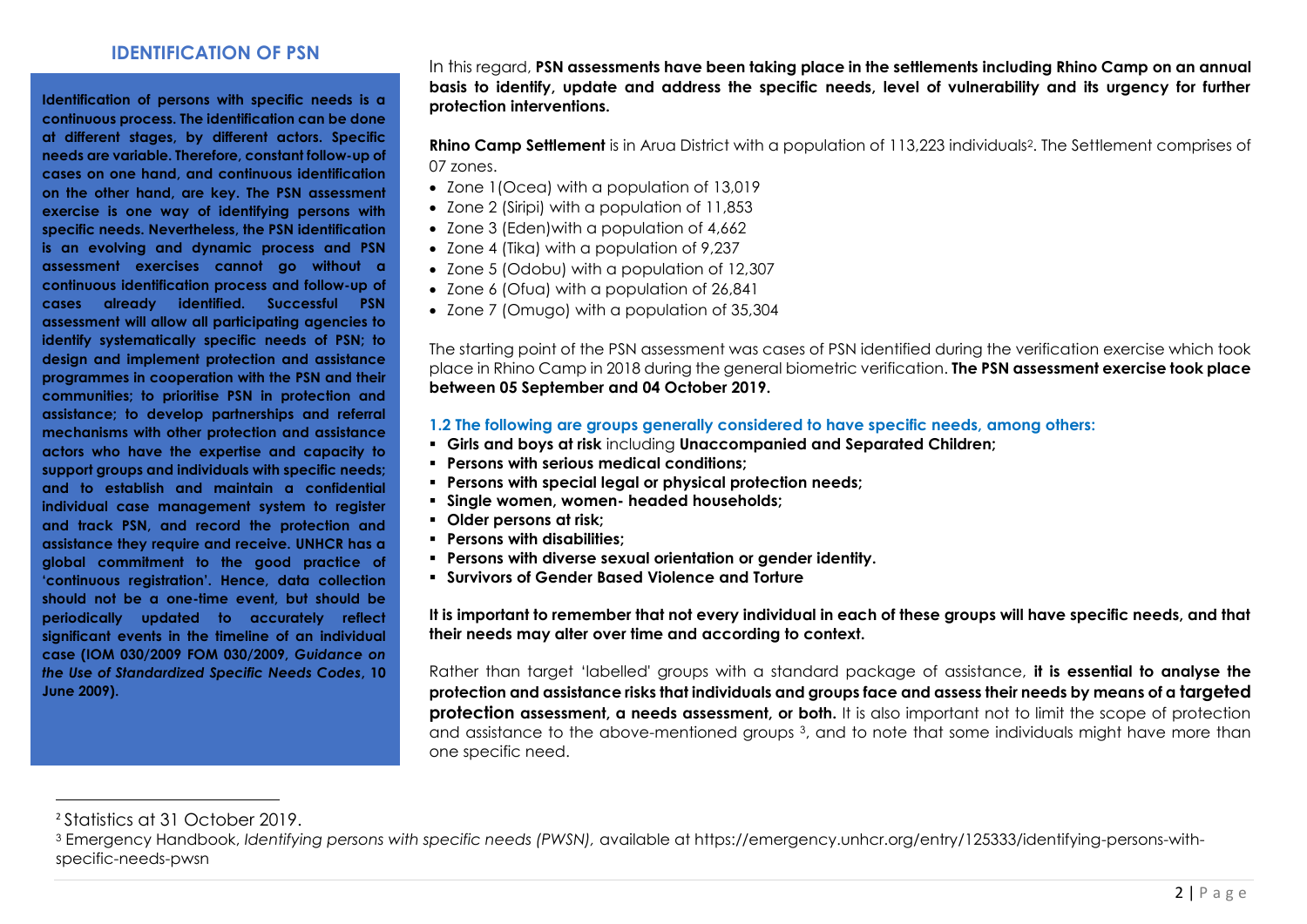### **1.3 Risks**

The following risks are likely to occur, and attention should be put in order to avoid or reduce such risks.

- ➢ If groups or individuals with specific needs are not identified early in an emergency, they may face heightened protection risks.
- ➢ If not addressed early on, protection and assistance gaps that groups or individuals with specific needs face may become more severe over time.
- ➢ Although communities play an essential role in identifying and supporting persons with specific needs, and designing and implementing protection and assistance programmes, they can sometimes be a negative force. Harmful traditional practices may (re-)emerge during displacement, marginalized and vulnerable groups may face more extreme exclusion or exploitation, power imbalances can be exacerbated, etc.
- ➢ If systems simplistically favour persons with specific needs, they may generate needs artificially.
- ➢ Specific needs and their prioritization should therefore be reviewed regularly as the emergency context evolves.
- ➢ If specific needs are not identified and addressed promptly, the situation of persons of concern may deteriorate, causing further harm and loss of life.
- ➢ Late or ineffective response may create security risks.
- ➢ There are reputational risks for UNHCR: if it does not fulfil its protection responsibilities towards specific groups, this can damage its credibility and authority, and undermine its mandate.

### **2. Participating agencies**

The PSN assessment exercise was coordinated by UNHCR in conjunction with OPM and actively conducted by UNHCR, OPM and all implementing and operational partners including Community Based Organisations and refugee leadership4. The refugee leaders greatly supported in community mobilisation.

### **3. Guiding principles**

All actors extended their fullest cooperation and meaningful participation in carrying out the PSN assessment exercise in order to achieve ownership and continue providing protection and assistance for PSN. All participating actors agreed to follow the AGD approach, community-based and rights-based approaches as per following set of guiding principles:

- ➢ All refugees (male and female, children, older persons) are consulted and meaningfully participate in the process of PSN assessment exercise.
- $\triangleright$  No assumptions are imposed with respect to the specific needs of PoCs.

<sup>4</sup> Danish Refugee Council (DRC), International Rescue Committee (IRC), Medical Teams International (MTI), Windle International Uganda (WIU), ), Rural Initiative for Community Empowerment West Nile (RICE-WN), Palm Corps, Hunger Fighters Uganda, Uganda Red Cross Society (URCS), Transcultural Psychosocial Organization (TPO), Andre Foods International (AFI), Humanity and Inclusion (HI), Danish Church Aid (DCA), International Aid Services (IAS), AVSI Foundation (AVSI), War Child Holland (WCH), Pentecostal Assemblies of God (PAG), ZOA, Community Technology Empowerment Network (CTEN), Plan International (Plan), Community Empowerment for Rural Development (CEFORD), Refugee Women and Youth Aid (RWYA), Refugee and host community youths empowerment organization, (RAHYEO), Youth Social Team Advocacy (YSAT) CARE.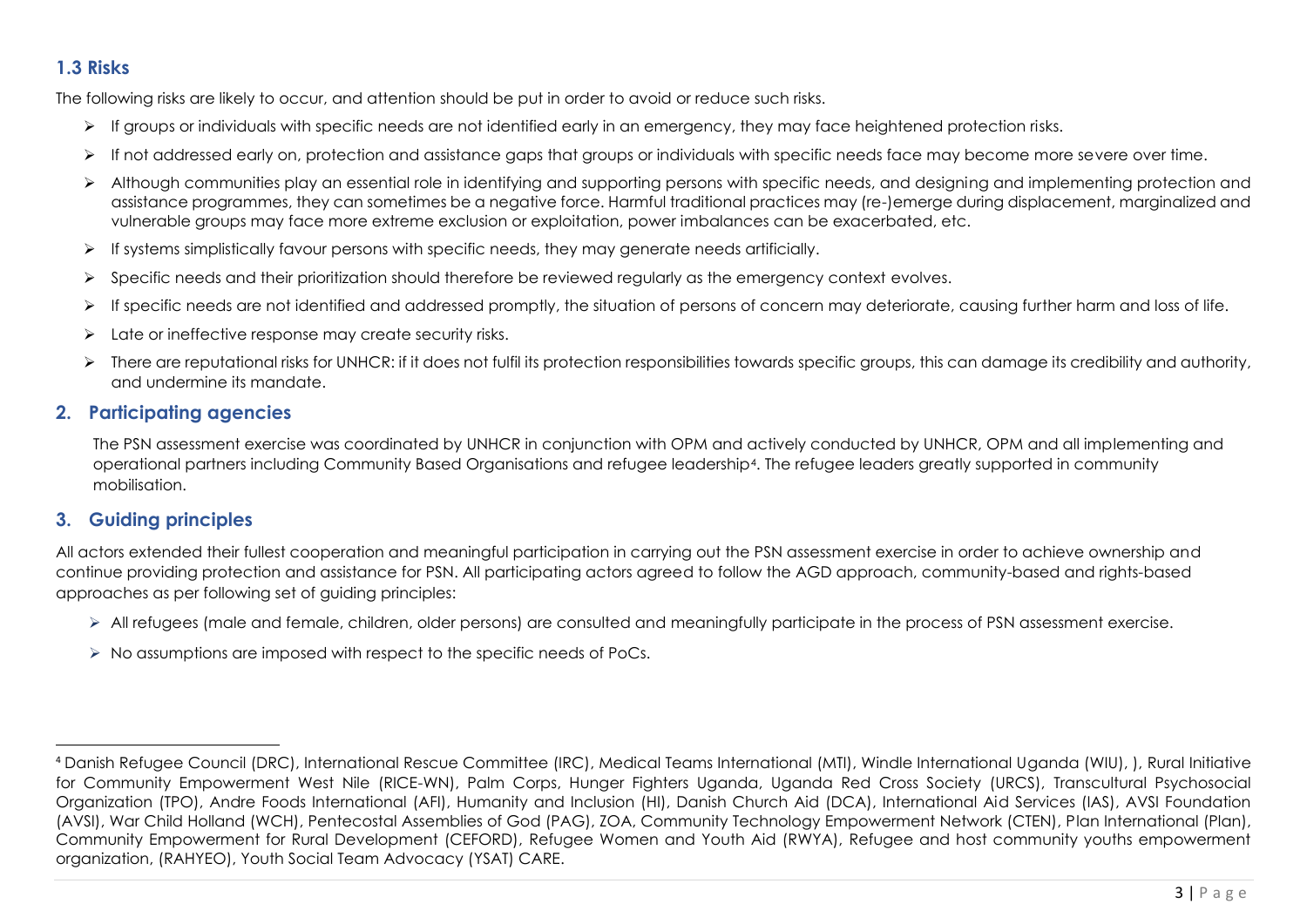

➢All PSN to benefit equally and fairly from protection and assistance according to their needs.

➢Refugees to receive information about the assessment exercise, and when and how the collected data is used.

*PSN assessment interview in Rhino Camp © UNHCR*

#### **4. PSN Assessment Procedures/Criteria**

In order to ensure the credibility of the process and the collected data, **PSN assessment exercise was conducted in three levels:**

- ➢ **Identification and assessment done by Multi-Functional Team (MFT)<sup>5</sup>** comprised of staff members from UNHCR, OPM, implementing, operational partners and Community Based Organization (CBOs) through the most feasible data collection methodology that was agreed among the participating agencies.
- ➢ **To guide the identification and assessment of specific needs during the exercise, the participating agencies used the UNHCR's "Guidance on the Use of Standardised Specific Needs Codes"<sup>6</sup> which provides a comprehensive list of an individual's characteristics, background, or risks that may require urgent response.** These codes are used in the UNHCR registration and case management tool, proGres v4, which at the time of the assessment was used only by UNHCR and OPM, but which will be eventually used also by other partners. The total number of categories of specific needs are 11 and there are 71 subcategories that have detailed information on the specific needs.
- ➢ Participating **agencies had a one-day training prior to the exercise on specific needs codes to familiarise themselves with the codes / criteria and to accurately record the information.<sup>7</sup>**
- ➢ **A separate briefing of refugee leaders/interpreters**<sup>8</sup> was also conducted in order to inform about the PSN assessment, its importance/objectives, methodology to be used in the data collection, Prevention of Sexual Exploitation and Abuse, ethics of interpretation and role of the leaders in mobilization of the PSNs.

<sup>&</sup>lt;sup>5</sup> All the MFT members received training on the questionnaire.

<sup>6</sup> IOM 030/2009 FOM 030/2009, *Guidance on the Use of Standardized Specific Needs Codes Annex II*, 10 June 2009

<sup>7</sup> 101 (58M, 43F) partner staff from UNHCR/Implementing and Operating Partners and Community Based Organizations. The same criteria will be used in the continuous identification as well, following the exercise.

<sup>8</sup> 91 (68M, 23F)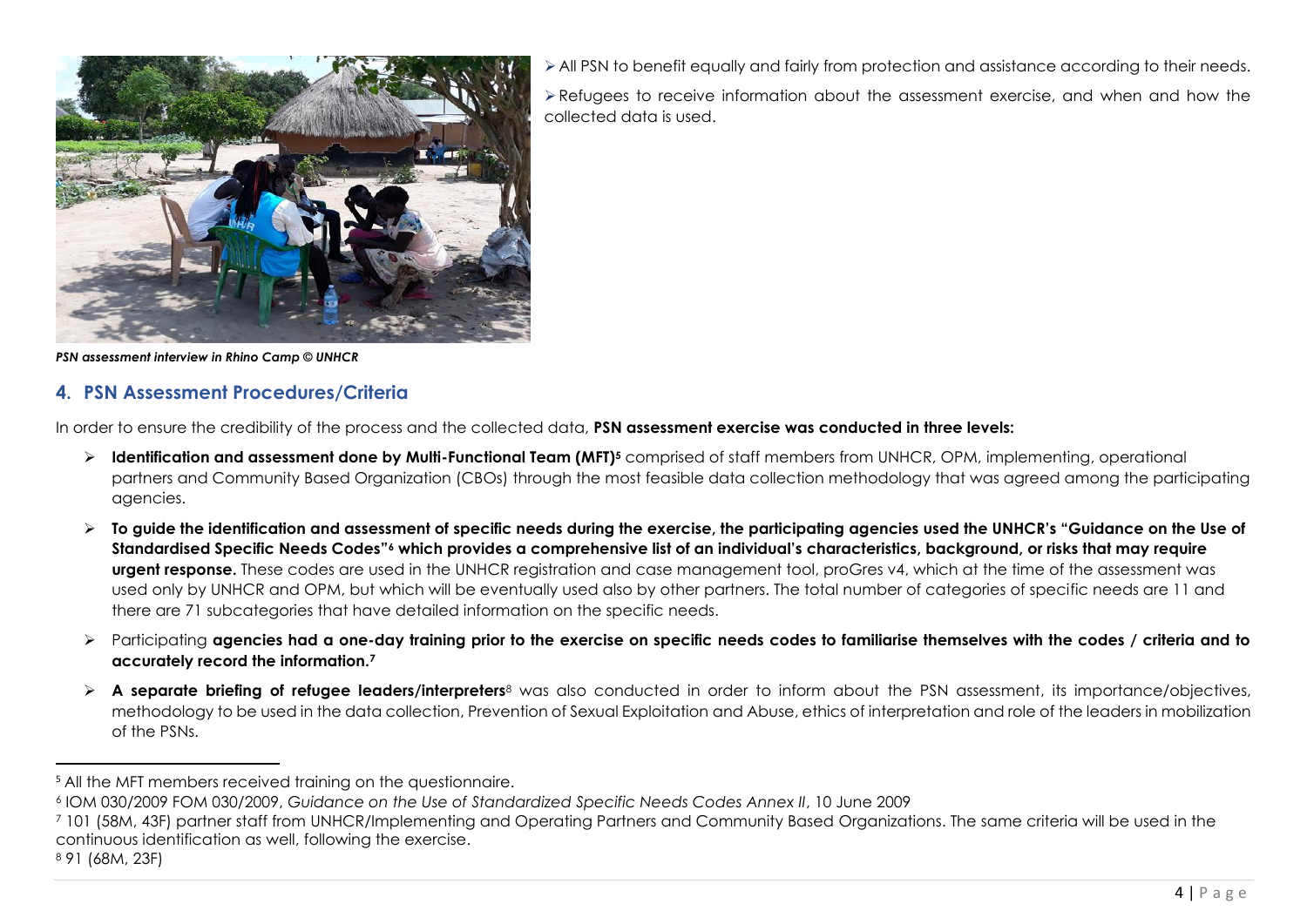- ➢ With close collaboration with UNHCR Kampala, a questionnaire was developed in order to be able to capture all information regarding PSN as well as referrals to be done to the appropriate service provider.
- ➢ The questionnaire was uploaded in the Kobo tool and with the use of tablets, participants were able to collect the data in a time-effective harmonised and simplified manner.
- ➢ The Protection Partners, refugee block and community leaders supported the MFTs particularly in locating all the houses in the different villages across the seven zones. **The exercise was done through home visits to the PSN households in all villages. The assessment was conducted only to the PoCs who presented one of the following documents:**
	- **•** Family Attestation and Proof of Verification
	- Proof of Verification

Unregistered individuals as well as individuals who missed the verification exercise conducted earlier in 2018 were referred to OPM for further management.

➢ During the assessment, the Kobo data entry tool was used with pre-populated information from the ProGres V4 database. Participants used tablets to enter the household number. Volunteers first recorded all the information from the questionnaires into an Excel sheet that reflected the fields required for migration into proGres v4. UNHCR then further cleaned the list and did a verification of all individuals against data captured in proGres v4. Once the list was finalized, data migration UNHCR staff in UNHCR Kampala supported the migration of all PSN codes into the system.



 *Debrief of the MFTs at Rhino Camp © UNHCR*

➢ Due to their complex nature requiring assessments by trained or specialized personnel, cases such as those related to SGBV, child protection, legal protection and medical condition and disability were referred to relevant service providers during or immediately after the assessment exercise depending on the urgency and vetted by technical experts.

 $\triangleright$  PSNs who could have missed on the profiling will be handled on a case by case basis by the protection partner and or UNHCR. All codes vetted after the migration, new cases and changes in PSN identified after the migration will be entered directly into proGres v4 by OPM/UNHCR in Arua

#### **5. Findings**

**All the houses in the settlement were visited by the multi-functional teams.** Nevertheless, in some cases, refugees were not at home during the time of the assessment and such cases were covered during the mop up exercise conducted at the end of the assessment. **During the PSN assessment, a total of 4,900 PSN households were profiled.** The total number of Specific Needs recorded is **10,289**<sup>9</sup> .

<sup>9</sup> **Note that the number total number of individuals with specific needs does not equal the total number of specific needs, as one individual might have multiple specific needs.**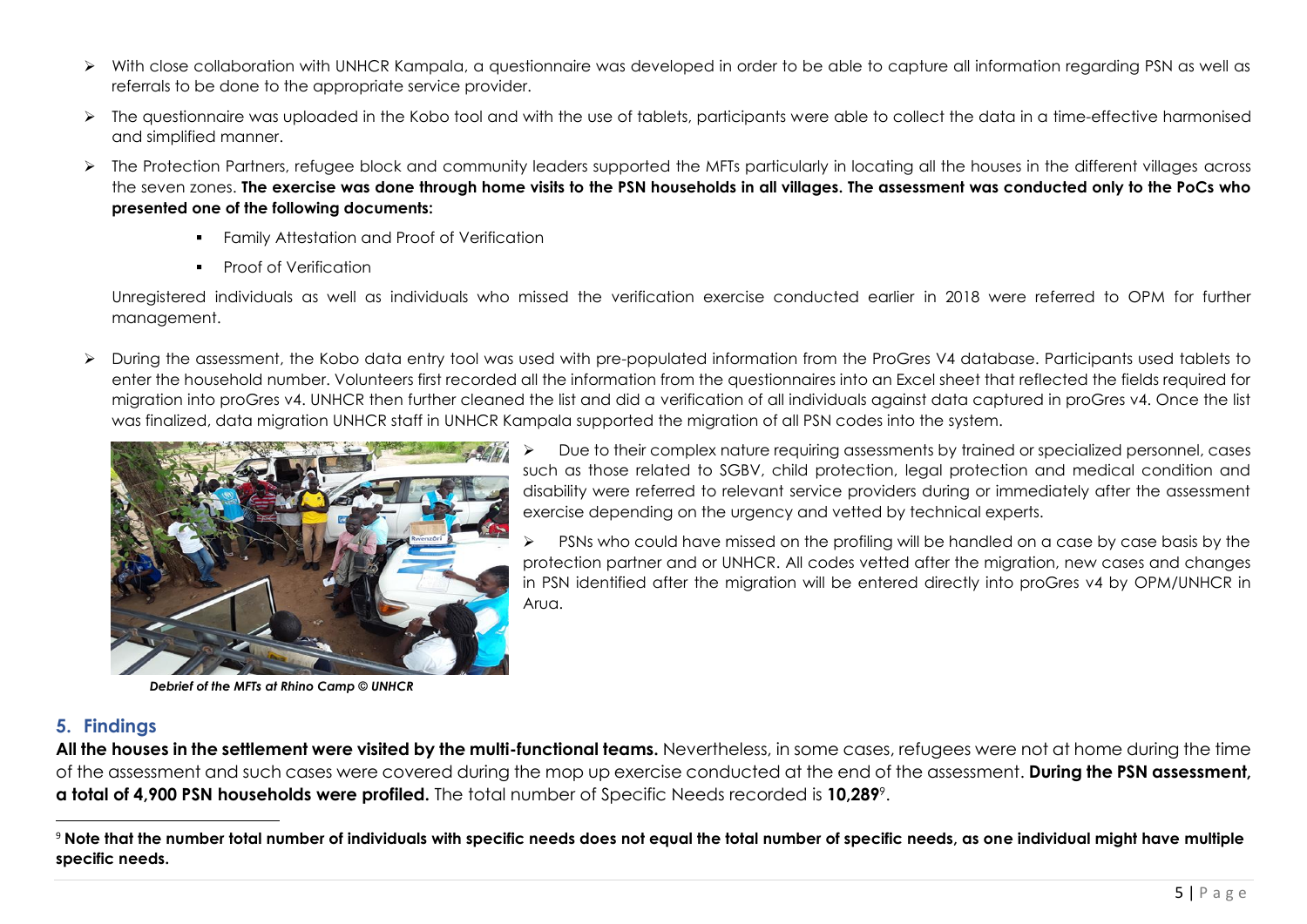### **5.1 Breakdown Per Specific Need 370** CHILD AT RISK (CR)

Person below the age of 18<sup>10</sup> who is at risk due to his/her age, dependency and/or immaturity.

## **UNACCOMPANIED OR SEPARATED CHILD (SC)**

Person below the age of 18 who are currently not under the care of either parent or other legal or customary primary caregiver.

## 484 WOMEN AT RISK (WR)

Women of 18 years old or above, at risk because of her gender, such as single mothers or caregivers, single women, widows, older women with disabilities and survivors of violence.

### **OO1** SPECIFIC LEGAL AND PHYSICAL PROTECTION NEEDS (LP)

Person with legal protection needs because of a threat to life, freedom or physical safety.

## **OLDER PERSON AT RISK (ER)**

Person of 60 years old<sup>11</sup> or above, with specific need(s) in addition to his/her age. This includes single older persons and older couples. They may be the sole caregivers for others, suffer from health problems, have difficulty adjusting to their new environment, and/or otherwise lack psychological, physical, economic, social or other support from family members or others.

## **SINGLE PARENT OR CAREGIVER (SP)**

Single person of 18 years or above with one or more dependants, including biological or non-biological children, or other dependants (such as an older person). The single parent/caregiver is both the primary income earner and/or caregiver.

## **PERSONS WITH DISABILITY (DS)**

<sup>&</sup>lt;sup>10</sup> The Convention on the Rights of the Child (CRC) defines, in Article 1, a "child" as "every human being below the age of eighteen years unless under the law applicable to the child, majority is attained earlier". See: [http://www.unhcr.org/refworld/docid/3ae6b38f0.html.](http://www.unhcr.org/refworld/docid/3ae6b38f0.html)

<sup>&</sup>lt;sup>11</sup> The UN-agreed cut-off is 60 years to refer to older persons, but exceptions can be made to the age requirement depending on the physical state of the individual. See, for example, World Health Organization, *Definition of an older or elderly person*, [http://www.who.int/healthinfo/survey/ageingdefnolder/en/.](http://www.who.int/healthinfo/survey/ageingdefnolder/en/)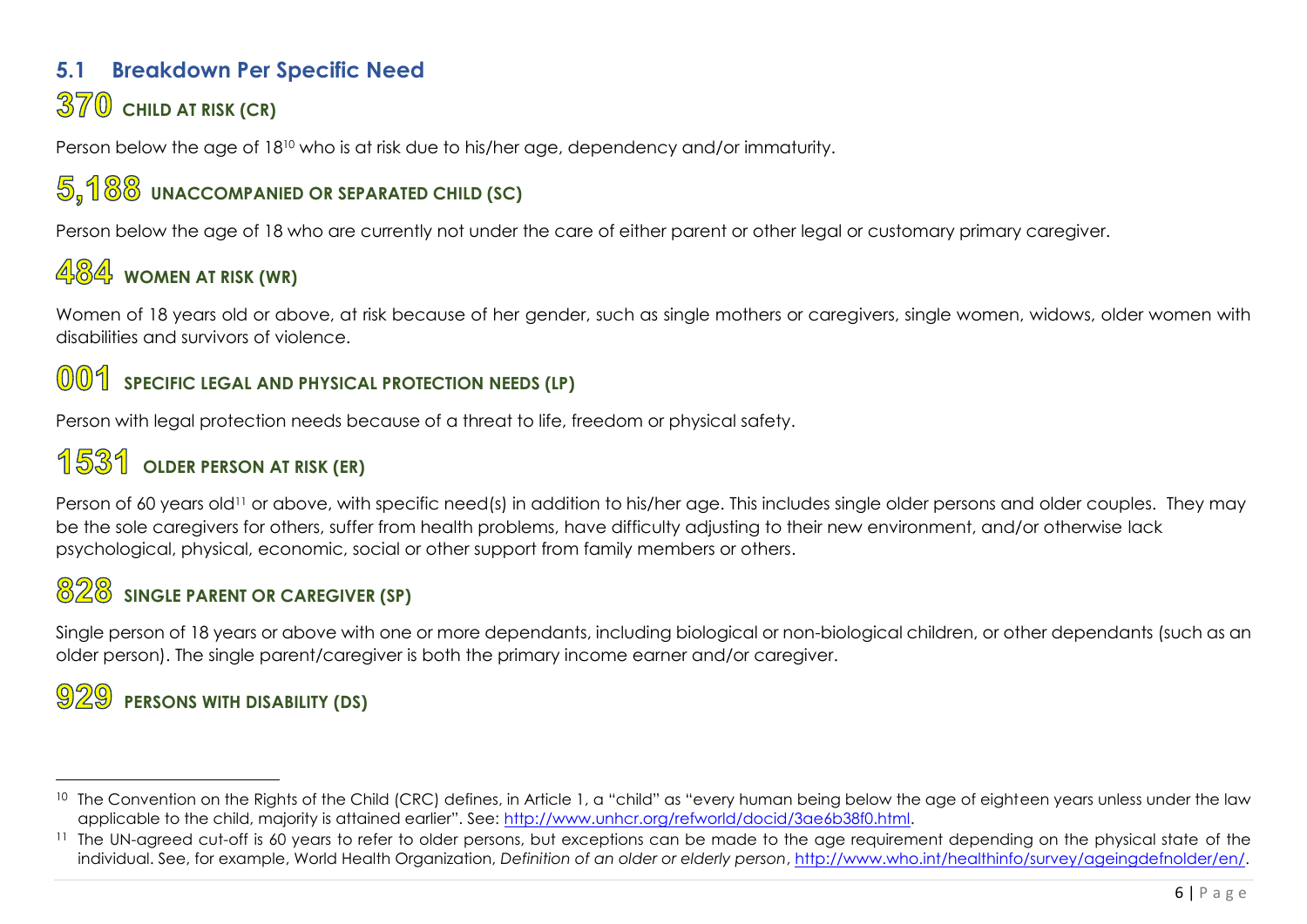Physical, mental, intellectual or sensory impairments from birth, or resulting from illness, infection, injury, trauma or old age. These may hinder full and effective participation in society on an equal basis with others.

## $935$  **serious medical condition (SM)**

Serious medical condition that requires assistance, in terms of treatment or provision of nutritional and non-food items, in the country of asylum.

# **FAMILY UNITY (FU)**

The right to family unity is inherent to the universal recognition of the family as the fundamental group unit of society and as a fundamental principle of refugee protection. The right to family unity may, depending on the circumstances, be infringed on when action is taken to separate an existing family unit, or when family members who already have been separated are not able or permitted to reunite.

# **001** TORTURE

Any act by which severe pain or suffering, whether physical or mental, is intentionally inflicted on a person for such purposes as obtaining from him or a third person information or a confession, punishing him for an act he or a third person has committed or is suspected of having committed, or intimidating or coercing him or a third person, or for any reason based on discrimination of any kind, when such pain or suffering is inflicted by or at the instigation of or with the consent or acquiescence of a public official or other person acting in an official capacity. It does not include pain or suffering arising only from, inherent in or incidental to lawful sanctions.<sup>12</sup> Torture, therefore, includes four main elements: 1) severe physical or mental pain and suffering; 2) intent; 3) purpose; and 4) State involvement. Acts of torture may include, but are not limited to, beatings, kicks, burns, cuts, electric shock, suffocation, submersion, suspension, solitary confinement, toe/fingernail removal, and sexual assault/violence.

# $016$  sgBV

Any act of violence that results in, or is likely to result in, physical, sexual or psychological harm or suffering to persons on the basis of their sex or gender, including threats of such acts, coercion or arbitrary deprivation of liberty whether occurring in public or private life.

It encompasses, but is not limited to: (i) physical, sexual and psychological violence occurring in the family, including battering, sexual abuse of female children in the household, dowry-related violence, marital rape, female genital mutilation and other traditional practices harmful to women, non-spousal violence and violence related to exploitation; (ii) physical, sexual and psychological violence occurring within the general community, including rape, sexual abuse, sexual harassment and intimidation at work, in educational institutions and elsewhere, trafficking in women and forced prostitution; (iii) physical, sexual and psychological violence perpetrated or condoned by the State, wherever it occurs.

<sup>12</sup> *Convention against Torture and Other Cruel, Inhuman or Degrading Treatment or Punishment*, 1984, Article 1, [http://www.unhcr.org/refworld/docid/3b00f2224.html.](http://www.unhcr.org/refworld/docid/3b00f2224.html)